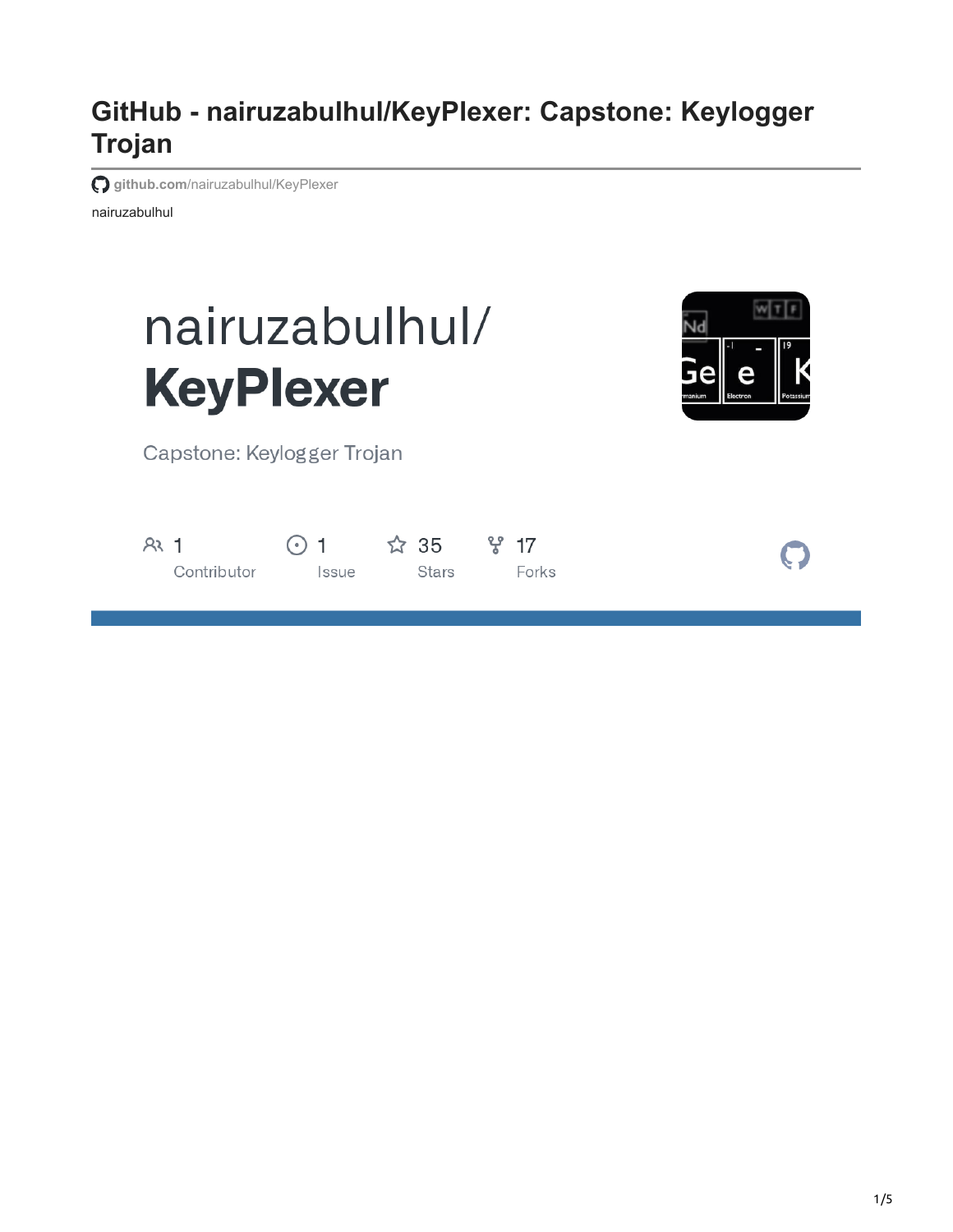### **Project Description:**

D

The project explores operating systems vulnerabilities in protecting against common threats of malware. The project will be a demonstration of how malware type Trojan is created and executed in the targeted machines.

**Keyplexer** is a Remote Access Trojan (RAT) written in Python. It combines the functionalities of Keylogger with remote access abilities. Meaning, that not only the program records all movements of the user, but also has access to the machine live through the created backdoor or Trojan.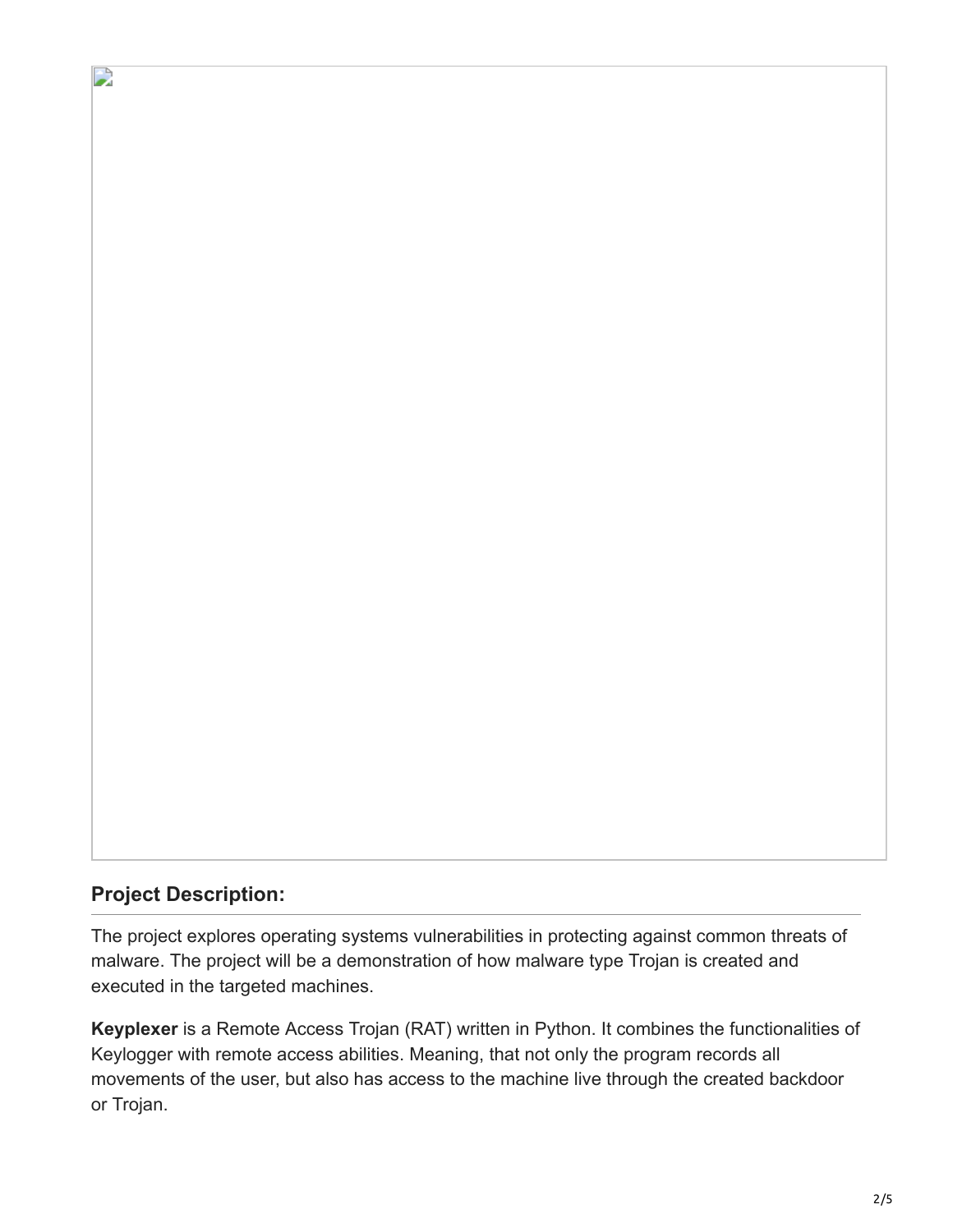

## **Features:**

- [x] Logging ALL keystrokes of the user daily and save them in log.txt file
- [ ] Keystrokes are sanitized for accurate output (Ctrl, Alt, Enter)
- [x] Capture the clipboard contents

[] Detects when the user is accessing special important websites such as social media, banks, etc

- [x] Capture ALL active windows on the host machine every 2 min
- [x] Conceal and Hide the logs directory with its file on the victim machine
- [x] Detects and saves all open programs in the machine with their paths
- [x] Sends the logs over email at the end every 1h
- [x] Permanently delete the log files after sending them over email to conceal traces
- [x] Capture screenshots of the user machine and send them via email
- [X] List all the running processors in the system
- [] Interact with the processor (run it, or kill it)
- [X] Files are renamed to unsuspicious names to avoid detection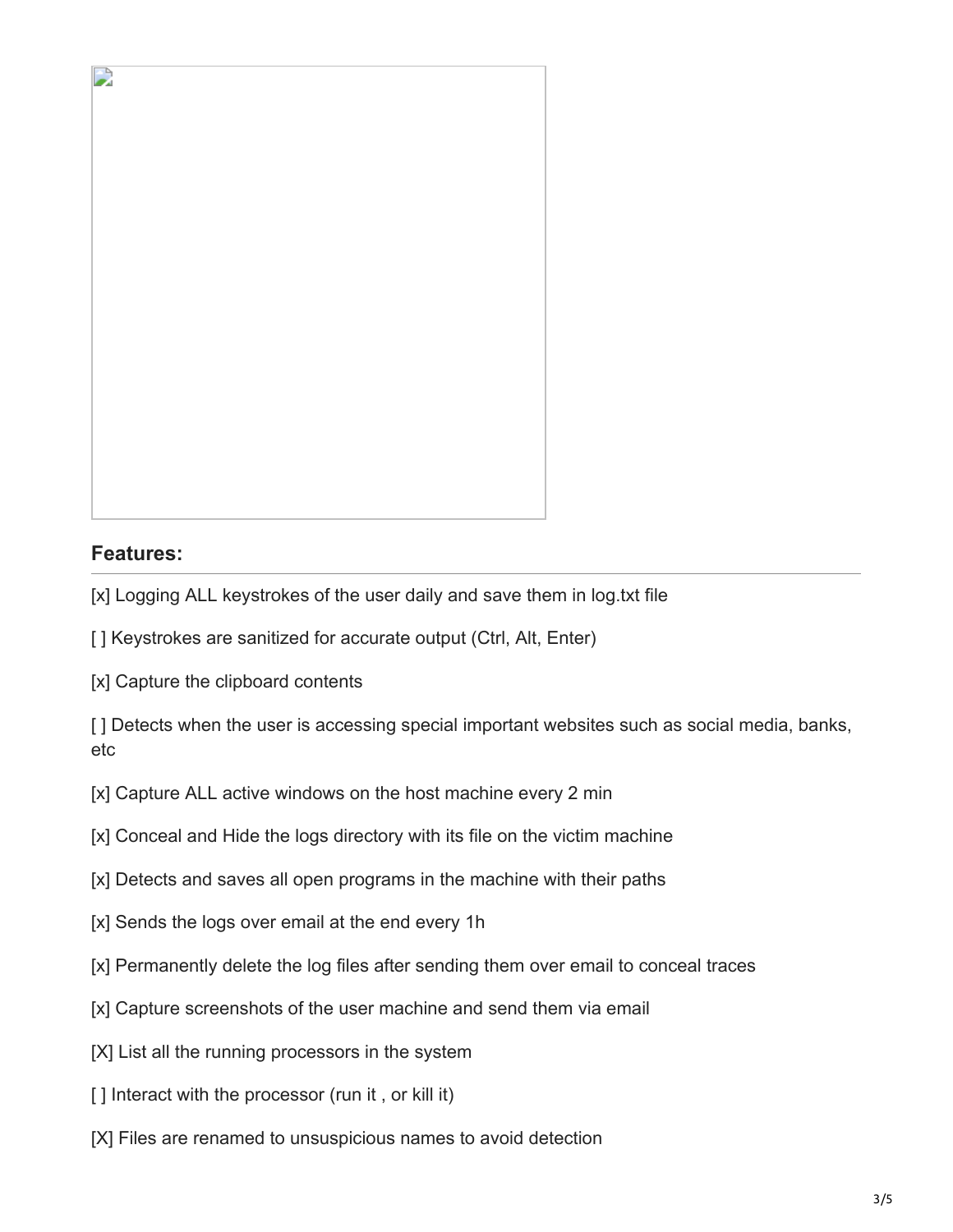[x] Checks the victim machine for internet connection, if the target computer is not connected to the internet, all logs and images will be saved locally and once connected it will start sending them all

[ ] Send email or text when the user shuts down the computer, logs off or disconnects from the internet

- [] Added Persistence to the machine, to avoid disconnection on the restart
- [x] Gets the Wifi credentials on the Accessed Point
- [x] Get all the history of browsers (Chrome, Firefox)
- [ ] Get al histrory, cookies, autofill, and saved password \* [Histroy is DONE]
- [x] Keplexer evades all signature based Anti-viruses
- [x] Fingerprint the system and get all the information
- [x] IP detection
- [x] Revsershell is added as backdoor trojan
- [X] Interactive shell -- move flexiblly around the user directories using cd command
- [X] Download/ upload file using the backdoor shell functionality \* [Download is DONE]
- [X] DELETE images and logs after sending them through email using [cover] command
- [X] Multiple Clients
- [x] Trun the script into an executable
- [X] Add colors to the server menu --linux

#### **Additioal Steps:**

- [] Bind the program to a file with an icon
- [] Encrypt traffic accross the network using AES encryption
- [] Detect virtual environment
- [ ] Webcam logging
- [ ] Microphone logging
- [ ] Get the system loging credentials